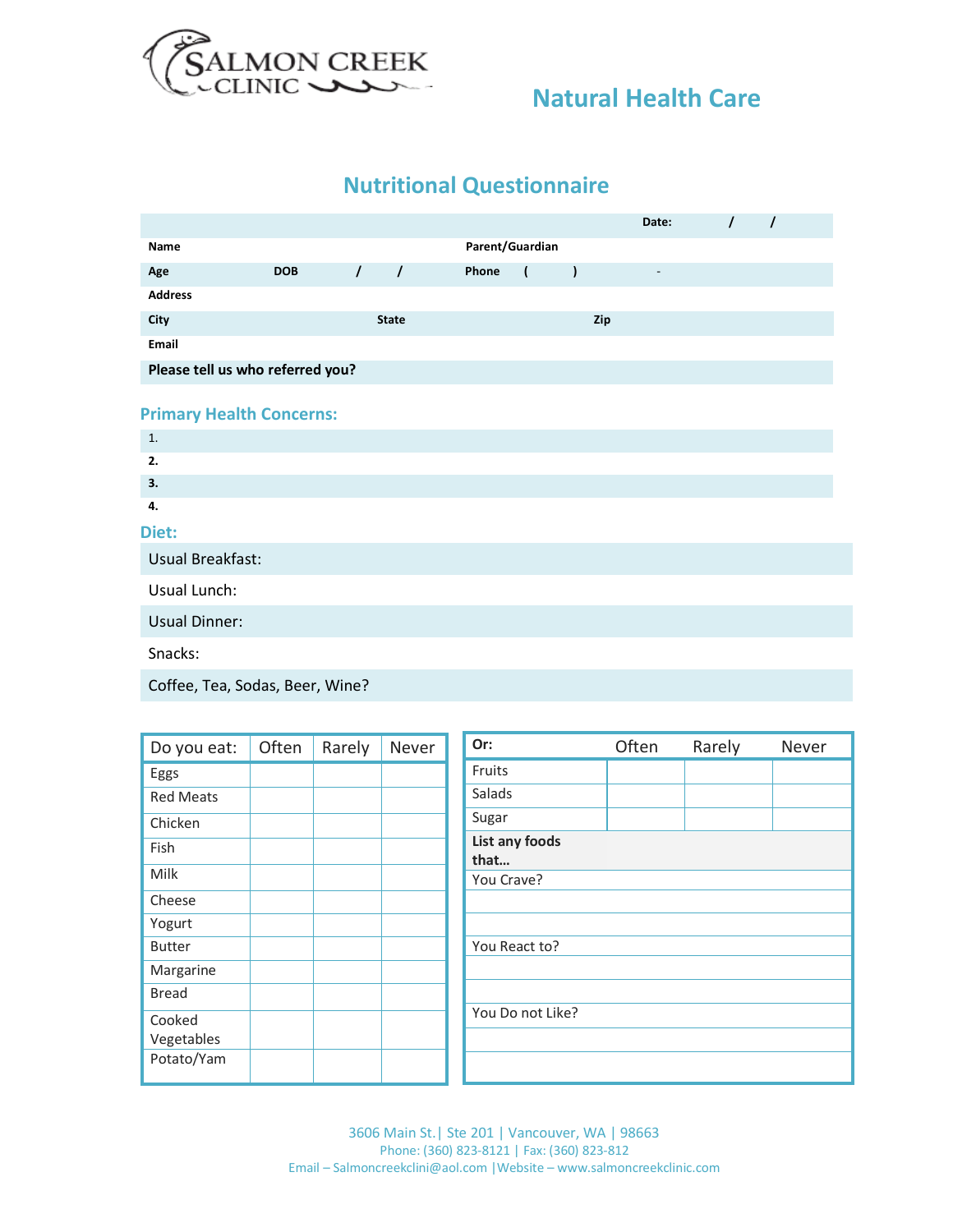

## **Natural Health Care**

### Informed Consent -

Any health care is not without its risks or is guaranteed to be successful. Naturopathic care is generally safer than other systems of medicine, but there are potential risks in what we do as well. *By reading and initialing below, you acknowledge your awareness and understanding of such risks.* 

1. The Salmon Creek Clinic, the physicians practicing within, and clinical staff do not recommend that you discontinue any other treatment or care provided by any other health care professional.

**Initials**\_\_\_\_\_\_\_\_\_

2. Acupuncture treatments may result in a bruise at the site of the needle insertion. Any needle insertion carries a small risk of infection, though we use only single-use, sterile needles to minimize any risk.

#### **Initials**\_\_\_\_\_\_\_\_\_

3. Natural healing may occasionally generate a "healing reaction." All new patients receive a paper, which discusses this, *Nature's Cure and the Process of Healing.* Generally, this will be a flu-like state with fever for a few days, but may be different from that, and may require expert attention and guidance to the next stage of healing.

**Initials**\_\_\_\_\_\_\_\_\_

## Consent for Use or Disclosure of Health Information

#### Our Privacy Pledge

While the law requires us to give you this disclosure, please understand that we have, and always will, respect the privacy of your health information. Along with this consent form, a copy of the privacy notice that describes our privacy policies in detail will be available for your perusal at our clinic and can also be found on our website. You have the right to review that notice before you sign this consent form. We reserve the right to change our privacy practices as described in that notice. We will make the changes available to you as soon as the changes are made.

#### Right to limit uses or disclosures

You have the right to request that we do not disclose your health information to specific individuals, companies, or organizations. If you would like to place any restrictions on the use or disclosure of your health information, please let us know in writing.

*We would like to share with you how we might be asked to use or disclose your health care information:*

1. It may be that personnel of the Salmon Creek Clinic have to disclose your health information, including all your clinical records, to another health care provider or a hospital if it is necessary to refer you to them for diagnosis, assessment, or treatment of your health condition. Unless we have received a patient authorized request from another practitioner.

**Initials**\_\_\_\_\_\_\_\_\_

2. It may be that our front office staff may need to disclose your treatment or examination records if asked for by your insurance company or official government agency.

**Initials**\_\_\_\_\_\_\_\_\_